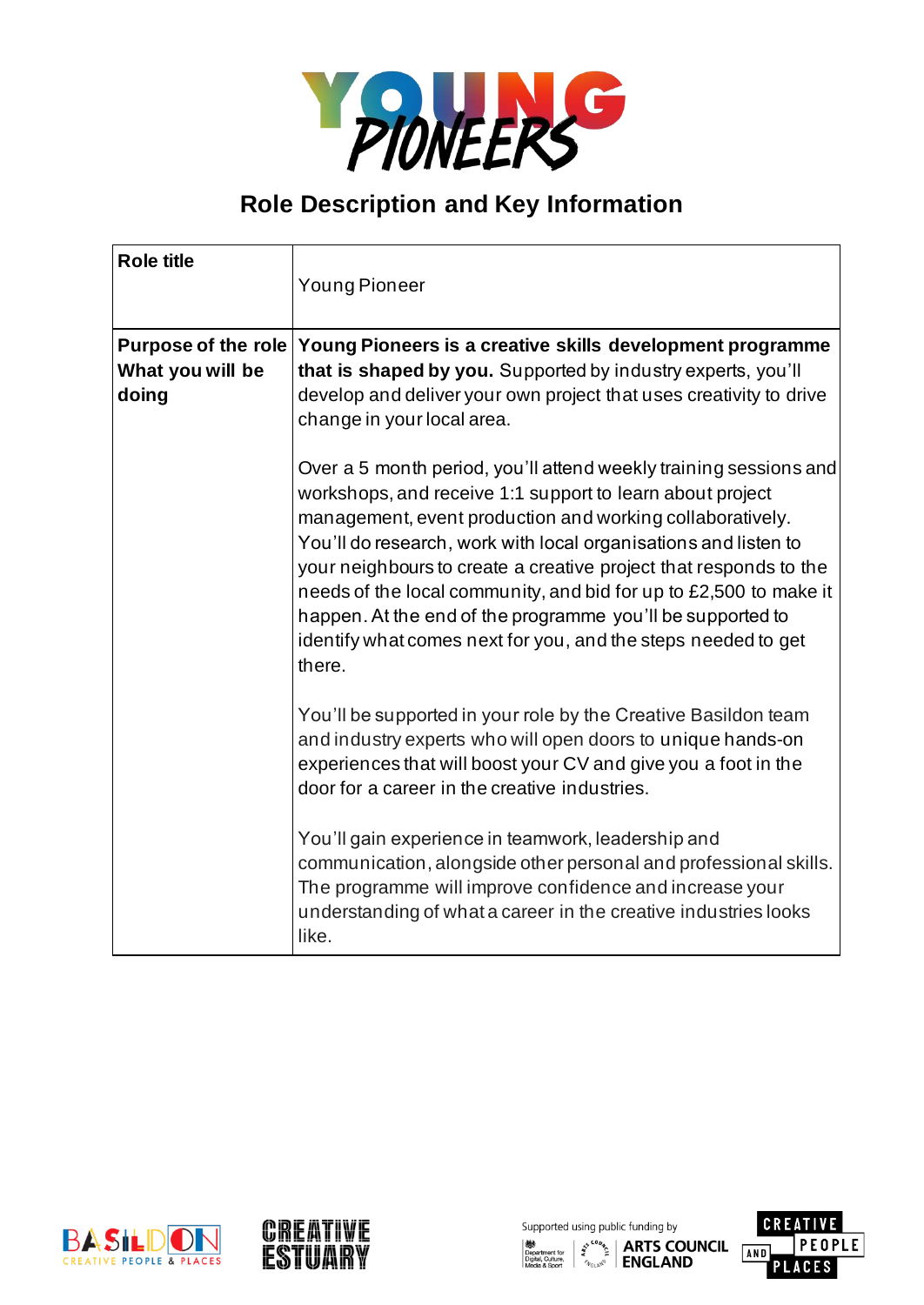

| <b>Qualities needed</b>         | Aged between 16 - 25 and living in the Basildon borough<br>(Basildon, Billericay, Wickford, Pitsea or Laindon areas)<br>Welcoming and supportive of others<br>Able to relate to people of different ages, backgrounds and<br>cultures<br>Comfortable working independently when required, and as<br>part of a team<br>Reliable and able to commit<br>Enthusiastic about trying new things<br>An interest in creativity, arts, heritage or culture<br>We will provide you with all the support, training and knowledge                                                                                                                                                                                                                                                                                                        |
|---------------------------------|------------------------------------------------------------------------------------------------------------------------------------------------------------------------------------------------------------------------------------------------------------------------------------------------------------------------------------------------------------------------------------------------------------------------------------------------------------------------------------------------------------------------------------------------------------------------------------------------------------------------------------------------------------------------------------------------------------------------------------------------------------------------------------------------------------------------------|
|                                 | you need.                                                                                                                                                                                                                                                                                                                                                                                                                                                                                                                                                                                                                                                                                                                                                                                                                    |
| When and where                  | Young Pioneers will run between July 2022 and January 2023.<br>You will need to commit for a minimum of 5 months.<br>You'll meet weekly (for 2 - 3 hours) at a set time each week. The<br>day and time of these regular sessions will be agreed between<br>the successful applicants and the Youth Development Producer.<br>We ask that you make a minimum time commitment of 3 hours<br>per week.<br>Initially Young Pioneers will meet at Creative Basildon's office in<br>Wat Tyler Country Park, but meeting locations may change to<br>meet the needs of the group. You will be reimbursed for travel<br>expenses you incur in your role as a Young Pioneer (up to £10<br>per week).<br>You will receive a £30 bursary (in addition to travel expenses) for<br>each week you attend and participate as a Young Pioneer. |
| What you could<br>get out of it | Join a small but enthusiastic group of like-minded people<br>Unique experience for your CV, college or university<br>application<br>Hands-on work experience, supported by a team of<br>professionals                                                                                                                                                                                                                                                                                                                                                                                                                                                                                                                                                                                                                        |





Supported using public funding by